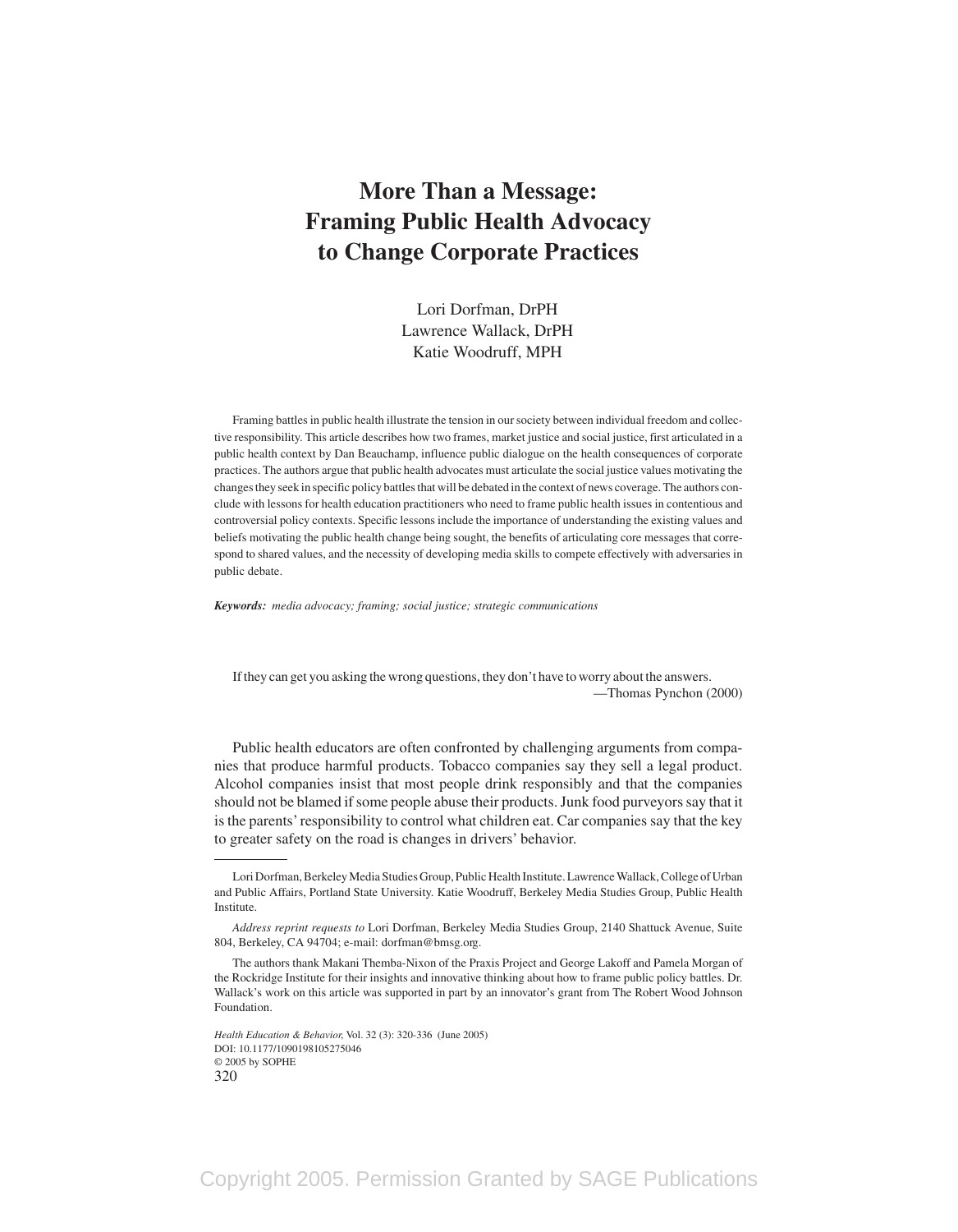Public health educators often struggle to respond to such arguments. They are put on the defensive, and the language does not come easily. It is no wonder—after all, each industry argument is truthful, if incomplete. One reason public health advocates have difficulty responding may be that they do not understand that public health language needs to be rooted in a framework of values. The good news is that in fact, public health has a clear, consistent set of values that can guide health educators'messages. Just as the corporate arguments are organized along a consistent set of values, public health advocates can reframe issues with the same level of confidence and consistency to reflect broader public health goals.

### **Public Health and Social Justice**

For more than a generation, public health practitioners have been guided by the work of Daniel Beauchamp (1976), who argues that the ethic of public health is social justice. "Public health should be a way of doing justice," Beauchamp wrote, "a way of asserting the value and priority of all human life" (p. 521). Beauchamp called for newly constructed collective definitions of public health problems that clearly communicate "that the origins of [death and disability] lie beyond merely individual factors" (p. 522), despite the fact that individual factors must, of course, be acknowledged.

The biggest barrier to achieving social justice is the competing ethic of market justice. Market justice is rooted in the basic notion of Adam Smith's (2000) invisible hand, the idea that the market will naturally respond to the desires of the people and so the unfettered marketplace is the best way to serve those desires. Market justice ideals have long dominated political and cultural life in the United States. Much of the debate on policy issues concerns whether or how to restrain the marketplace with regulation. Regulation is always seen as a constraint on the free market, to be tolerated only in limited circumstances.

It is no surprise then that market justice dominates current thinking and practice in public health. Politicians' focus on tax cuts as a means of unleashing market power and solving societal problems is a good example of how public health suffers when market justice predominates. Services for helping people and policies for protecting people are left unfunded as tax cuts are embraced and available funds disappear. Without a shift to social justice, says Beauchamp (1976), progress in public health will be thwarted. A shift to stronger social justice values would bring greater public health gains for communities and individuals because policies to ensure equitable public health outcomes would be put in place to counter the ill effects of the market (see Table 1).

The fight against tobacco can be seen as one clearly successful example of the shift that Beauchamp (1976) advocated. Tobacco has been fundamentally redefined from an individual problem called smoking to a public issue called tobacco, from a focus on blaming the smoker to a focus on the role of industry and the government. Consequently, strategies are now directed toward creating rules that hold the tobacco industry disproportionately, but fairly, accountable for the death and disability it has caused. A new definition of the problem exposed the limits of the norm of individual responsibility, challenged the market justice ethic driving public policy, and made room for a shift toward collective solutions emphasizing social justice. Public health is, arguably, a long way from completing its task, but surely, the tide has turned and we are headed toward a world with less tobacco, not more.

Practitioners working in other public health arenas are now eyeing tobacco control enviously, wondering if similar tactics will work to advance fairer policy approaches to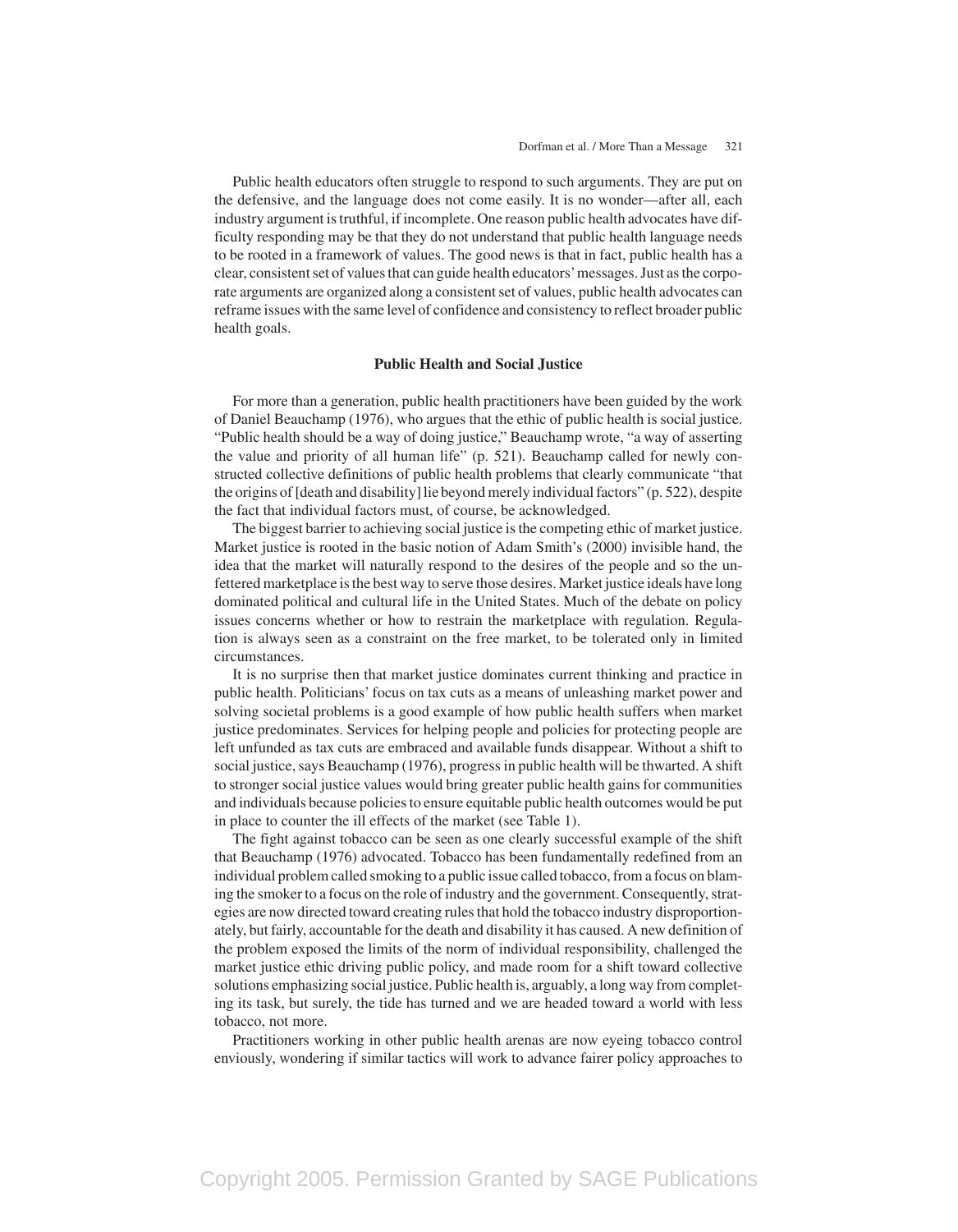| Market Justice                           | Social Justice                                           |
|------------------------------------------|----------------------------------------------------------|
| Self-determination and self-discipline   | Shared responsibility                                    |
| Rugged individualism and self-interest   | Interconnection and cooperation                          |
| Benefits based solely on personal effort | Basic benefits should be assured                         |
| Limited obligation to collective good    | Strong obligation to the collective good                 |
| Limited government intervention          | Government involvement is necessary                      |
| Voluntary and moral nature of behavior   | Community well-being supercedes<br>individual well-being |

Table 1. Market Justice Values Compared to Social Justice Values

SOURCE: Adapted from Beauchamp (1976).

obesity and other public health problems. Certainly, this is possible and there is much to learn from successes, and failures, in tobacco control. Fundamentally, however, the shift must be tied to a core set of values, and for public health, those values should reflect social justice. As Beauchamp (1976) explains,

The central problems remain the injustice of a market ethic that unfairly protects majorities and powerful interests from their fair share of the burdens of prevention, and of convincing the public that the task of protecting the public's health lies categorically beyond the norms of market-justice. This means that the function of each different redefinition of a specific problem must be to raise the common and recurrent issue of justice by exposing the aggressive and powerful structures implicated in all instances of preventable death and disability, and further to point to the necessity for collective measures to confront and resist these structures. (p. 523)

The aggressive and powerful structures implicated in market justice forces can often be traced to corporate actors. This understanding does not negate the value of individual liberty in our society, but it does suggest that those values must be balanced with other values that emphasize the common good, including health. Public health advocates often argue that individual freedom is taken to the extreme when companies are permitted to profit regardless of the consequences for health and safety, whereas industries insist that they have the right to promote products that are legal. How public advocates make the case for their position will influence which ethic comes to dominate public health policy, because how they argue for change, including the language they use, can either reinforce social justice values or undermine them.

# **The Language of Public Health**

The dominant language, what sociologists Bellah, Madsen, Sullivan, Swidler, and Tiptom (1985) called the first language, of America is individualism and personal responsibility. The central idea is that rugged individualism, self-discipline, and selfdetermination are the key variables for success in American society. Indeed, a Pew Center Poll (2002) conducted in 44 countries found that people in the United States were much more likely to believe that they are in control of their lives than to see their lives as subject to the effect of external forces. Thus, self-determination, personal discipline, and hard work are seen as dominant factors, reinforcing individualism. A shift to social justice demands a rebalancing of these values with others that Americans also hold (Wallack & Lawrence, in press).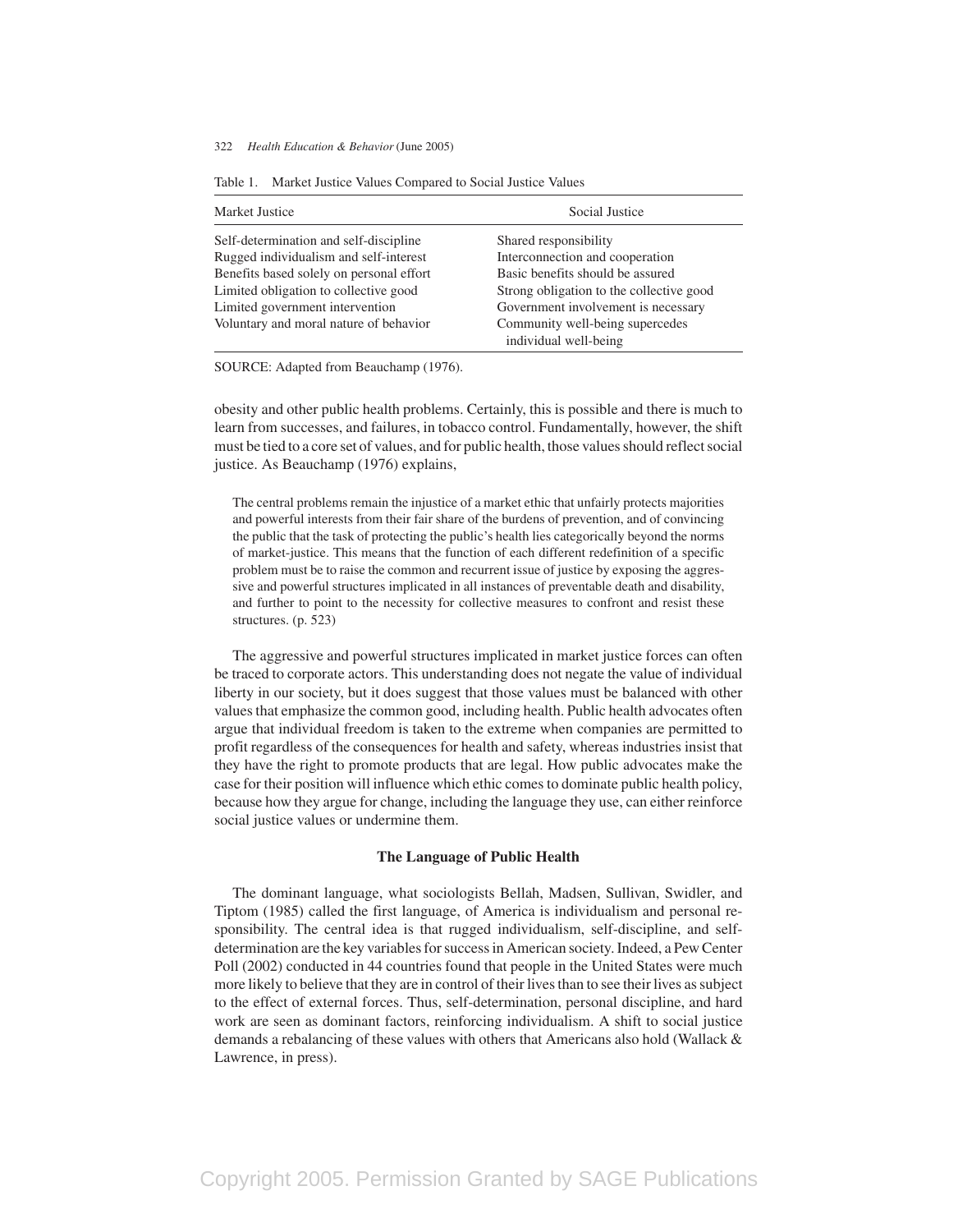It is in this redefinition that language comes into play. Recent explorations by political scientists (Harrington, 1999; Reich, 1990; Tronto, 1994), sociologists (Gamson, 1992), and cognitive linguists (Lakoff, 1996) offer new tools to public health educators who want to communicate stronger social justice values.

Language is important to public health practitioners because how an issue is described, or framed, can determine the extent to which it has popular or political support. Language communicates thoughts and ideas, and certain words and phrases shape the way people think about issues. Framing battles in public health illustrates the tension in our society between individual freedom and collective responsibility, which Beauchamp (1976) articulated in terms of market justice and social justice. Recent analyses of language from various fields explain how frames influence public dialogue on social issues, with important consequences for public health. Using these new rubrics, we compare and contrast arguments used to oppose or support public health goals. We then identify the common public health frames across these issues to illustrate how clear, concise language, anchored in social justice values, can effectively reframe issues, concluding with lessons for health educators who need to frame public health issues effectively. Our focus is on debates involving corporate practices that harm health, but the principles apply in other contentious and controversial policy contexts.

# **A CAVEAT: LANGUAGE IS NEVER FIRST OR FOREMOST**

Although language is a crucial expression of public health values, it should never be an advocate's first and foremost consideration. Before determining what to say, public health advocates must determine what they want to change in concrete terms, the more specific, the better (Chapman, 2001; Themba, 1999). And advocates need to know how to create the change (Chapman & Lupton, 1994; Wallack, Dorfman, Jernigan, & Themba, 1993; Wallack, Woodruff, Dorfman, & Diaz, 1999). Only then should they turn to considerations of language. The language public health educators use needs to grow out of policy that needs first to be rooted in social justice values.

Still, close attention to language is necessary and important because it is how public health advocates make their case for the change they want and a key mechanism with which they communicate their values. Once the steps to a solution for a given public health problem have been identified and the mechanisms for instituting them have been determined, then language should be developed to communicate the solution and why it matters. That language, the specifics of the message, will then emerge from how the issue is being framed.

# **FRAMING: WHAT IT IS, WHY IT MATTERS**

*Framing* means many different things to people. Some think of framing as finding the right word, whereas others believe that frames tap complex moral structures that trigger how people react to a whole constellation of social and public policy issues in our society. We describe two types of frames—conceptual frames and news frames—that we believe have the most bearing on how to create messages that emphasize public health as social justice.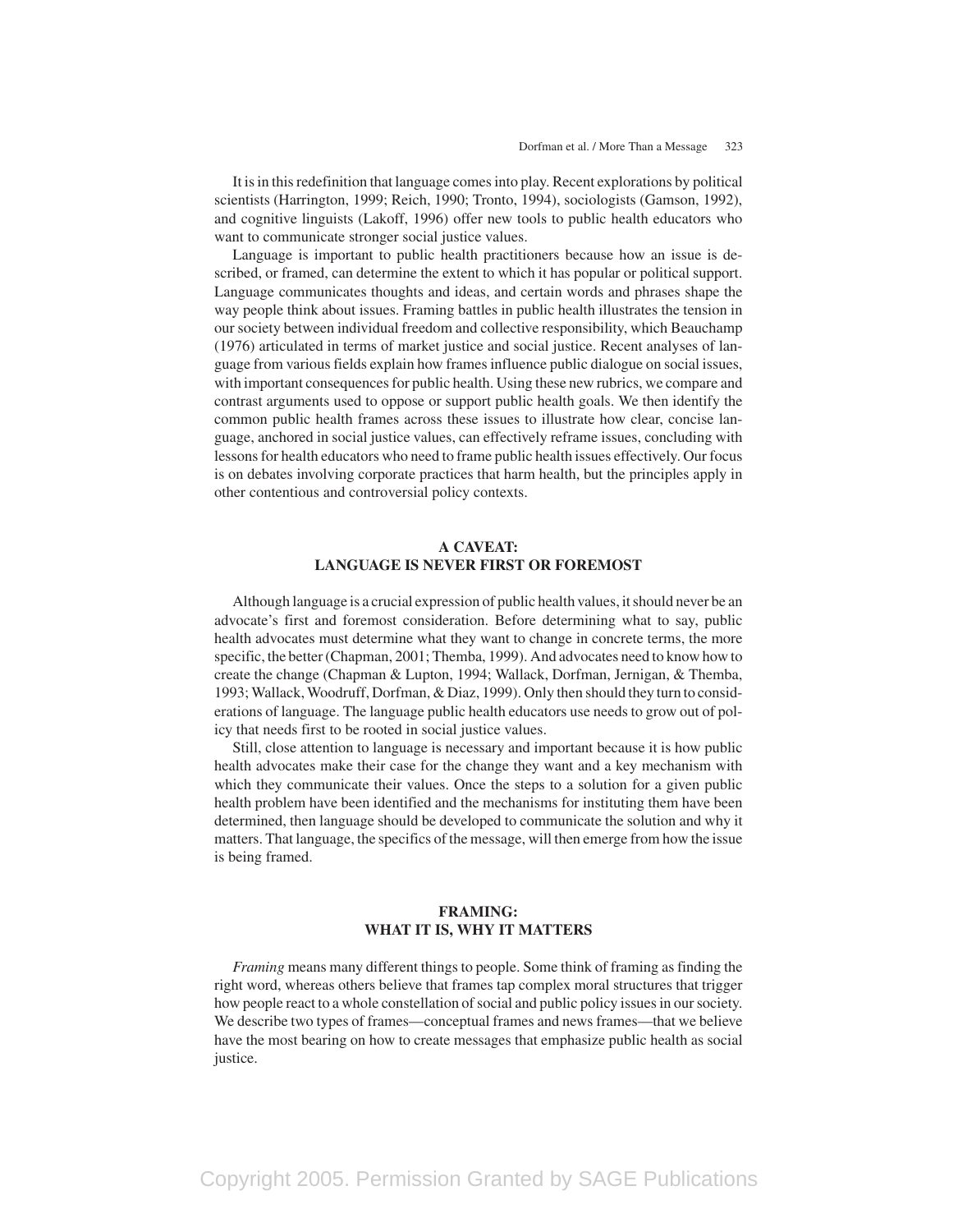# **Conceptual Frames**

Lakoff (1996), a cognitive linguist, argues that frames are the conceptual bedrock for understanding anything. People are only able to interpret words, images, actions, or text of any kind because their brains fit those texts into an existing conceptual system that gives them order and meaning. Just a few cues, a word or an image, trigger whole frames that inspire certain interpretations in audiences. Frames are often expressed in metaphors that people routinely use to understand abstract issues: "Horse race metaphors are common in political campaigns; war metaphors are common in discussion of health threats; and sports and business metaphors are common in other areas" (Lakoff & Morgan, 2001). For example, the California Chamber of Commerce regularly issues a list of job-killer legislation it tries to defeat. The term is simple and evocative. *Killer*implies that someone is coming after you and that the situation is threatening, even dire. Killers must be stopped. They must be punished. Their targets need immediate protection and defensive maneuvers. The frame evokes these ideas before we have even an inkling of what the specific legislation might be about. In fact, if the chamber is successful with its job-killer frame, it will not ever have to debate the merits of the bill. The frame will preempt any discussion about the benefits of the legislation.

Political scientist Gilliam (2003) explains that frames are the "labels the mind uses to find what it knows." Frames are a composition of elements—visuals, values, stereotypes, messengers—which together trigger an existing idea. They tell us what this communication is about. They signal what to pay attention to (and what not to), they allow us to fill in or infer missing information, and they set up a pattern of reasoning that influences decision outcomes. Framing, therefore, is a translation process between incoming information and the pictures in our heads (Gilliam, 2003).

It takes very few words to trigger a frame. Consider this example from a poll *The New York Times* conducted in 2000. By changing just a few words, pollsters registered a marked difference in audience response. When asked whether leaders in Washington should allocate an expected budget surplus to tax cuts or government programs, 60% chose tax cuts. But when asked the same question in a slightly different way, "should the money be used for a tax cut, or should it be spent on programs for education, the environment, health care, crime-fighting, and military defense" (i.e., government programs), 69% chose the more tangible list. Small differences in the poll question elicited significantly different responses, illustrating the power of language. But more than just the word, it is the conceptual framework that the word *government* evokes that is critical here. Government, in this instance, triggers interpretations such as waste, inefficiency, or giving people something for nothing, all of which undermine the role of public health.

#### **Framing Levels Move From Values to Strategy**

Lakoff describes three conceptual levels for framing messages in the context of public health and other social or political issues (G. Lakoff & P. Morgan, personal communication, June 1-30, 2004). Level 1 is the expression of overarching values, such as fairness, responsibility, equality, equity, and so forth, the core values that motivate us to change the world or not change it. Level 2 is the general issue being addressed, such as housing, the environment, schools, or health. Level 3 is about the nitty gritty of those issues, including the policy detail or strategy and tactics for achieving change.

Messages can be generated from any level, but Level 1 is most important because it is at Level 1 that people connect in the deepest way. According to Lakoff (1996), people's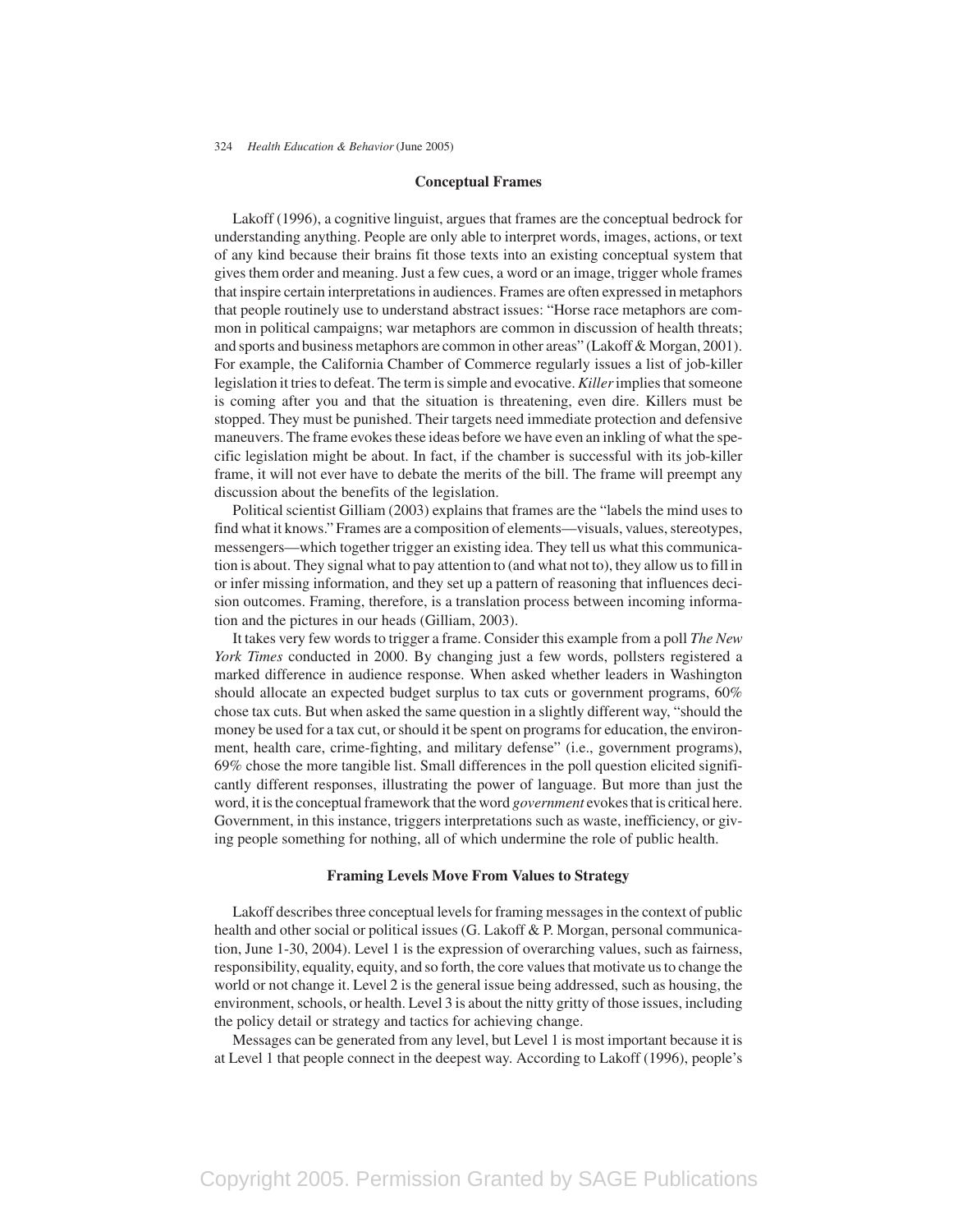support or rejection of an issue will be largely determined by whether they can identify and connect with the Level 1 value. Values are motivators and messages for social change should reinforce and activate values. Messages, therefore, should articulate Level 1 values and not get mired in Level 3 minutiae. Public health advocates must know the Level 3 details (e.g., what needs changing and how the change will occur), but those details need not be prominent in the message. In fact, if Level 3 details crowd out Level 1 values, Lakoff contends that the message will be less effective.

The difference between how Level 1 and Level 3 are expressed in messages is nicely illustrated in an example from how health care was discussed in the 2004 presidential campaign. Quotes from President George W. Bush and his Democratic challenger, Senator John Kerry, are easily recognizable as Level 1 and Level 3 messages. In a radio story early in the campaign, National Public Radio reporter Julie Rovner compares the health plans being touted by Bush and Kerry, noting the details and differences between them, including the fact that Kerry's plan will cover a far greater percentage of the uninsured than Bush's plan would. At different points in the story, she includes a statement, passionately delivered, from each man:

President Bush: The debate is about whether or not the marketplace ought to have a function in determining the cost of health care or whether or not the federal government should make all decisions. I've made my stand. I believe that the best health care policy is one that trusts and empowers consumers, and one that understands the market.

Senator Kerry: Have your co-pays gone up? Have your deductibles gone up? Then you need to tell this administration that we're fed up, and their time is up . . . [my plan] will reduce the average premium by \$1,000 a year and it will crack down on the skyrocketing drug prices we face today. (National Public Radio, 2004)

Rovner notes that President Bush's concern is less about the differences between the plans and more about values. Indeed, President Bush's statement about health care clearly reflects his Level 1 market justice values, whereas Senator Kerry's statement focuses on the details of the plan, a Level 3 frame. If the market justice perspective around reforming health care dominates debate at Level 1, reinforcing the idea that the market will solve the problem with minimal government action, it does not matter how forcefully advocates can argue the details of the policy at Level 3. This is because, as Lakoff (1996) says, frames trump facts, and the frame is set at Level 1. To compete with Bush's statement and reframe the debate, Kerry would have to make a similarly strong statement communicating his Level 1 values, perhaps based on what he believes is fair and right for Americans rather than the details of how the plan will operate.

Of course, simply because the Level 1 frame is asserted does not mean it will carry the day; there are many factors at play that influence the outcomes of elections and policy debate, and framing is only one, however important. It is also worth noting that unfortunately, advocates' tendency is to argue the fallacy of their opponent's Level 1 frame, in this case, the basic idea that an unfettered marketplace will solve the health care crisis. Cognitive linguists and other communications scholars suggest that advocates should resist this impulse because such arguments will only reinforce the existing frame. Thus, public health advocates will have the strategic advantage when they set the Level 1 frame themselves, not when they respond to an opponent's frame that has already been set.

The theoretical and empirical work on Level 1 values and how they affect messages is nascent but likely to be important and valuable to public health educators because, in general, many are more adept at describing Level 3 details than they are at integrating Level 1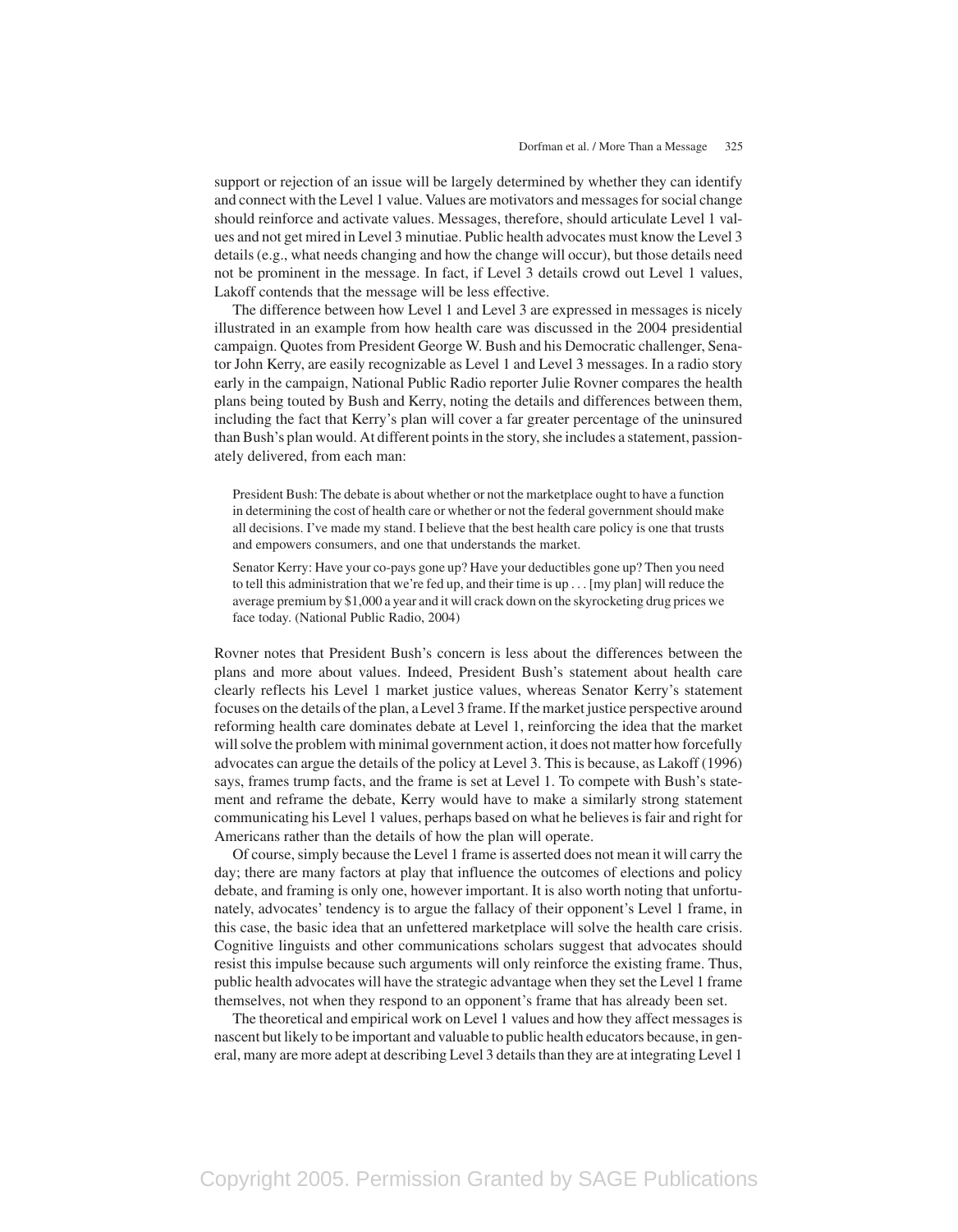values. Insofar as Level 1 values set the frame, the advantage will be with those groups who most easily and frequently trigger their values in key audiences.

Different Level 2 issues can share the same Level 1 values. Below are sample messages from three different issues—tobacco, alcohol, and affordable housing—that share the same Level 1 value, in this case fairness and equity. The policies used here are examples, and at any given time, the specifics of the policy may change. When they do, the values statement may remain consistent, or it too may change.

For alcohol, with a Level 3 policy goal of limiting the number of places alcohol is sold, the message might be the following:

Too many liquor stores detract from the quality of life. It is not fair that certain families are subjected to such degraded conditions. Every family should have the opportunity to raise their children in a healthy environment. The city should make a rule to limit the number of liquor stores allowed within a certain radius.

For tobacco, with a Level 3 policy goal of enacting clean indoor air laws across all sectors of the city, the message might be the following:

While we have achieved great progress in reducing smoking, there are still large populations, primarily in low income communities of color, that are regularly exposed to toxic secondhand smoke. It is not fair that some of our cities'workers are protected and others are not. We should enact uniform clean indoor ordinances to protect workers in all workplaces, including restaurants and bars.

For affordable housing, with a Level 3 policy goal of providing rent subsidies to lowincome families, the message might be the following:

People who need housing can't get it even though they work two jobs. Without a place to live, basic family life is shattered. It is not fair that hard-working people cannot find an affordable home. The city council should pass the rent subsidy resolution immediately.

#### **News Frames**

Conceptual frames operate inside our heads to organize and interpret the cues we get from the world. But where do the cues come from? In greater numbers than ever before, people in our society get their information, especially what they know about any person or situation they don't personally experience, from the media, especially the news. Although the entertainment media transmit ideas and mores through popular culture, the news is the site for our public conversation, the place where policy issues are debated and framed. As early as 1922, commentator Walter Lippmann warned that news was functioning to provide the pictures in our heads that were determining policy decisions. The news, then, is an important source of frames as well as the terrain on which public health policy is debated and so warrants a closer look. What we find is that the routines of producing news have shaped typical news frames in ways that make public health stories that communicate social justice values harder to tell.

In the context of news, frames organize the meaning in stories, delineating what is and is not important. Communications researcher Robert Entman (1993) suggests four functions of news frames: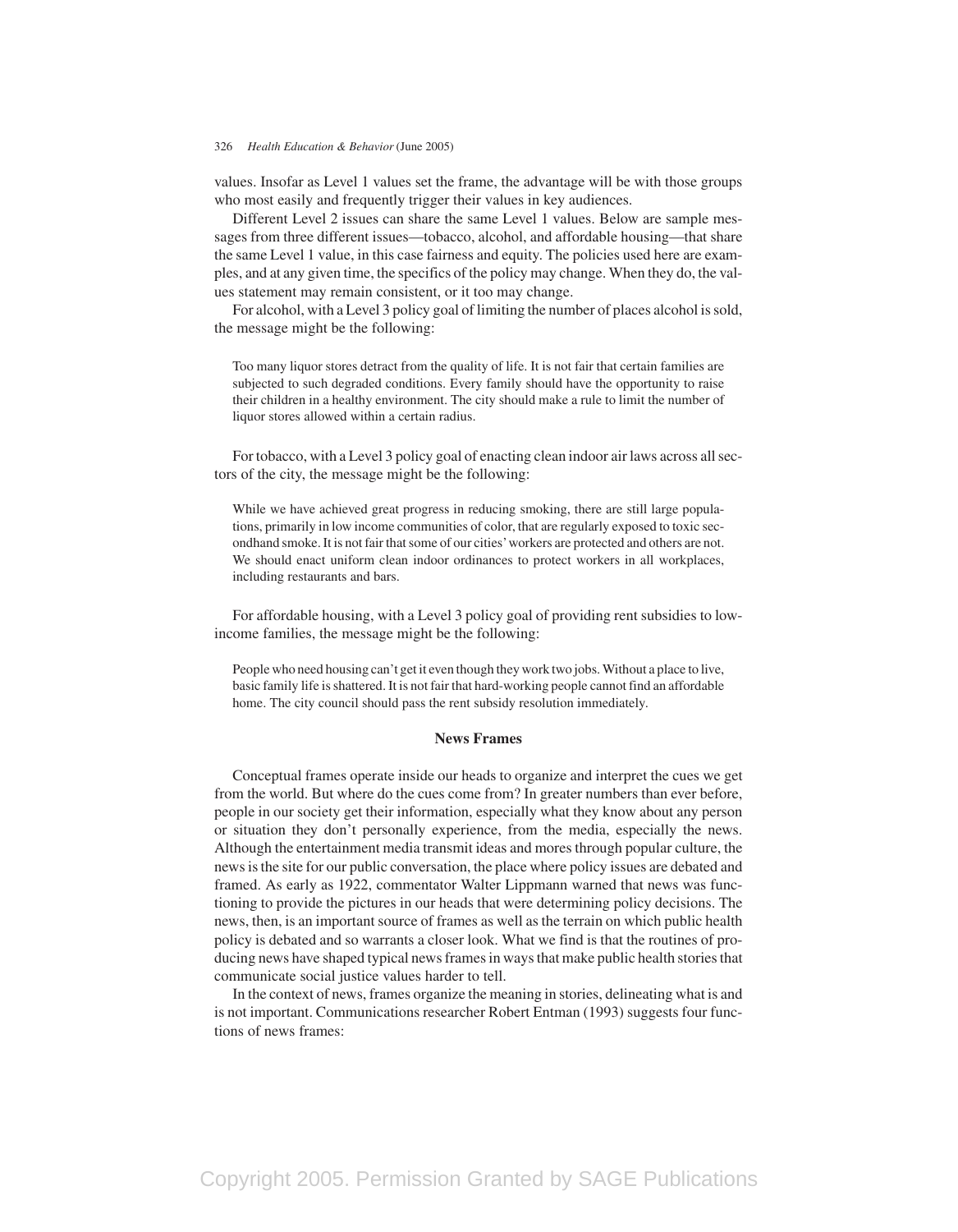Frames . . . *define problems*—determine what a causal agenda is doing with what costs and benefits, usually measured in terms of common cultural values; *diagnose causes*—identify the forces creating the problem; *make moral judgments*—evaluate causal agendas and their effects; and *suggest remedies*—offer and justify treatments for the problems and predict their likely effects. (p. 52)

Similar to a frame around a painting, the news frame draws attention to a specific picture and separates told from untold pieces of the story. Elements in the story are said to be in the frame; elements left out of the story are outside the frame and are thought to be unimportant or less legitimate.

News frames can also refer to the structure of a story. Sociologist Todd Gitlin (1980) notes that frames are "persistent patterns" by which the news media organize and present the news so that it concerns "the event, not the underlying condition; the person, not the group; conflict, not consensus; the fact that 'advances the story,'not the one that explains it" (p. 28). The structural pattern is evident in newspaper stories but is even more pronounced in local and network television news.

Political scientist and communications scholar Shanto Iyengar (1991) demonstrates that (a) most television news is framed in terms of individuals and events, what he called "episodic," and (b) audiences interpret episodic stories in ways that tend to blame the victim.

According to Iyengar (1991), when people watch news stories that lack context, they focus on the individuals. Without any other information to go on, viewers tend to *attribute responsibility to the people portrayed* in the story for the problem and its solution. In other words, they blame the victim. Without a sense of the forces that brought the people in the story to this point, viewers are likely to distance themselves from the "victims" portrayed, assume that those portrayed in the story brought it on themselves, look to them to work harder to solve their own problem or accept the consequences of their behavior. Watching episodic stories, viewers gain no insight into the larger social and political circumstances that contribute to the individual problem.

It is not surprising that the most prevalent news frames would inspire interpretations of personal responsibility in audiences. As an integral part of American culture, the media reflect the dominant values of that culture. So the first language of America, individualism, is also dominant in news portrayals.

To counter this dominant news frame, advocates must help reporters do a better job describing the landscape surrounding individuals and events so the context of public health problems becomes visible. Iyengar (1991) called these stories thematic.

Thematic stories may engage viewers with a personal story, but they also give them more: background, consequences, and other information that provides context. Iyengar (1991) found that viewers who see thematic stories understand that responsibility is shared between individuals and their institutions and found that viewers are more likely to recognize that the government or other institutions have a role in solving the problem.

# **Typical News Frames Are More Often Portraits Than Landscapes**

A simple way to distinguish story types is to think of the difference between a portrait and a landscape (Dorfman, 2003). In a news story framed as a portrait, audiences may learn a great deal about an individual or an event, with great drama and emotion. But it is hard to see what surrounds that individual or what brought him or her to that moment in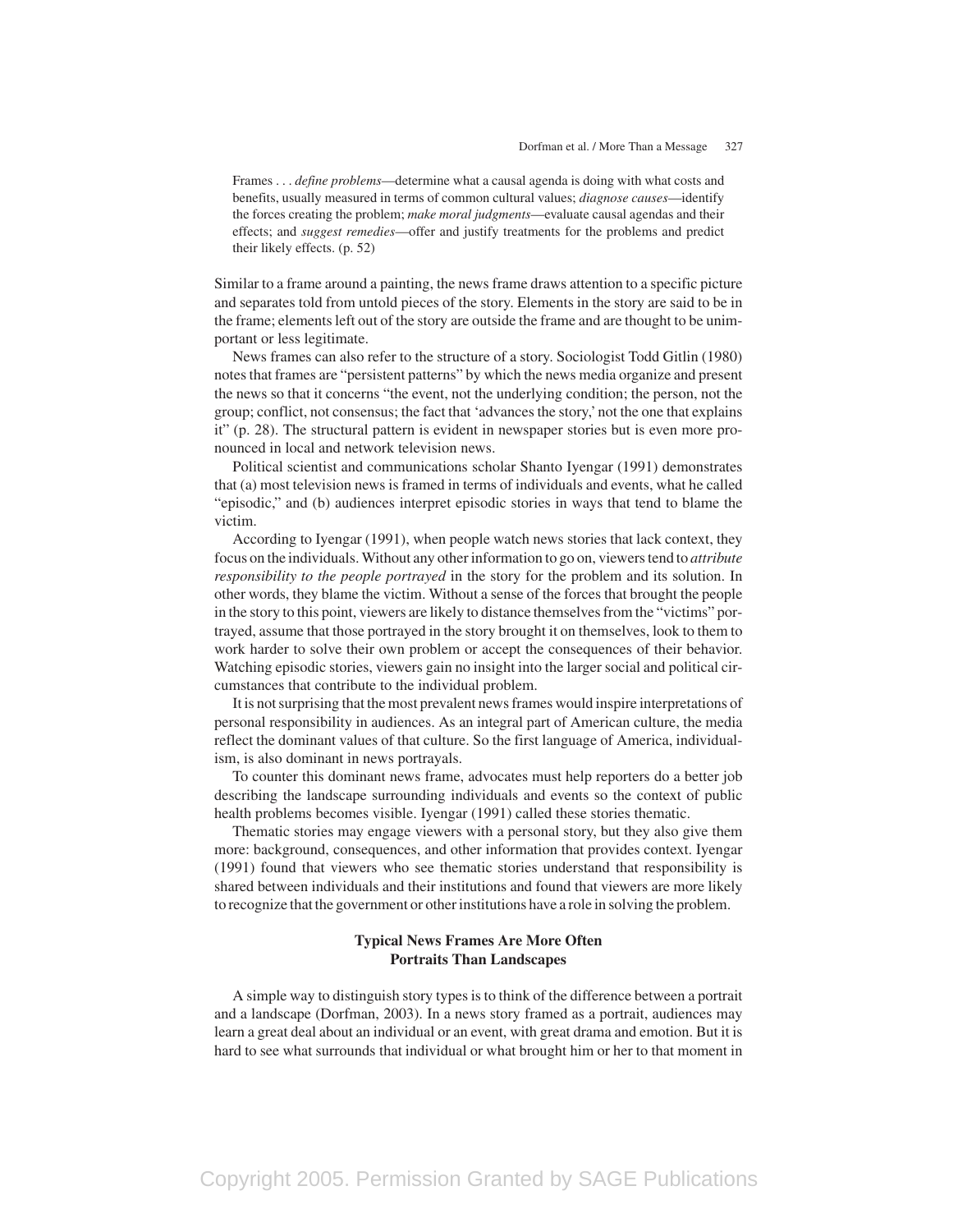time. A landscape story pulls back the lens to take a broader view. It may include people and events, but it connects them to the larger social and economic forces. News stories framed in such a manner are more likely to evoke solutions that do not focus exclusively on individuals but also on the policies, institutions, and conditions that surround and affect them.

The key value that is affected by portrait and landscape frames is responsibility. News stories focused on people or events evoke feelings of personal responsibility in audiences. Landscape stories evoke shared responsibility between individuals and institutions. Advocates should strive to make stories about the landscape as vivid and interesting as the portrait. This is not easy to do but is crucial. The framing challenge for public health educators is to create landscape stories that are as compelling as portraits and include Level 1 values statements.

There are economic imperatives in the media business that compel reporters to pursue portraits rather than landscapes. Corporate concentration has forced news outlets to abandon public interest goals to pursue profit in the form of larger audiences (Bagdikian, 2004). Stories framed as portraits serve that purpose better than landscapes because they are easier stories to tell and presumably attract a larger audience.

# **FRAMING PUBLIC HEALTH**

Public health issues, such as tobacco, alcohol, guns, and traffic safety, have all experienced a transition from a focus on behavior to attention to policy that affects the environments in which the behavior takes place. The issue of drinking and driving provides one example. In the 1950s, the issue was barely visible as a public health problem. Drivers had "one for the road" before they left the bar. Alcohol problems were personal problems and the remedy was to drive defensively. The development of a national focus on alcohol problems coalesced in the 1970s with the formation of the National Institute on Alcohol Abuse and Alcoholism, which began concentrated government support for research and intervention. The issue gained greater visibility in 1980 when Mothers Against Drunk Driving (MADD) was founded to support families of victims and advocate for cultural change regarding how society tolerated drunk drivers. Combining forces with public health advocates who investigated and promoted a variety of prevention strategies, MADD expanded its purpose and scope to focus on state policies across the country. The alcohol issue has matured during the past 50 years. Most states now have a .08 blood alcohol limit, and as a nation, we have a 21-year-old drinking age. Although many programs still focus on personal drinking behavior, others include such policy goals as reducing alcohol outlet concentration in the inner city, removing alcohol advertising that reaches kids, and raising excise taxes (Dorfman, Ervice, & Woodruff, 2002).

In fact, many health and social problems are related to conditions outside the immediate individual's control. A focus limited to personal behavior change ultimately fails us as a society because it narrows the possible solutions inappropriately. For example, individual children and their parents need to make healthy personal choices so they will grow up with strong bodies and sound minds. If they do that, we should have a healthier society. But the choices are difficult and sometimes impossible. How can children get adequate exercise—important for establishing good habits and preventing childhood obesity and adult cancer—if there are no safe places to play? Or if physical education is no longer an available part of the school curriculum? Or if there are insufficient resources for after-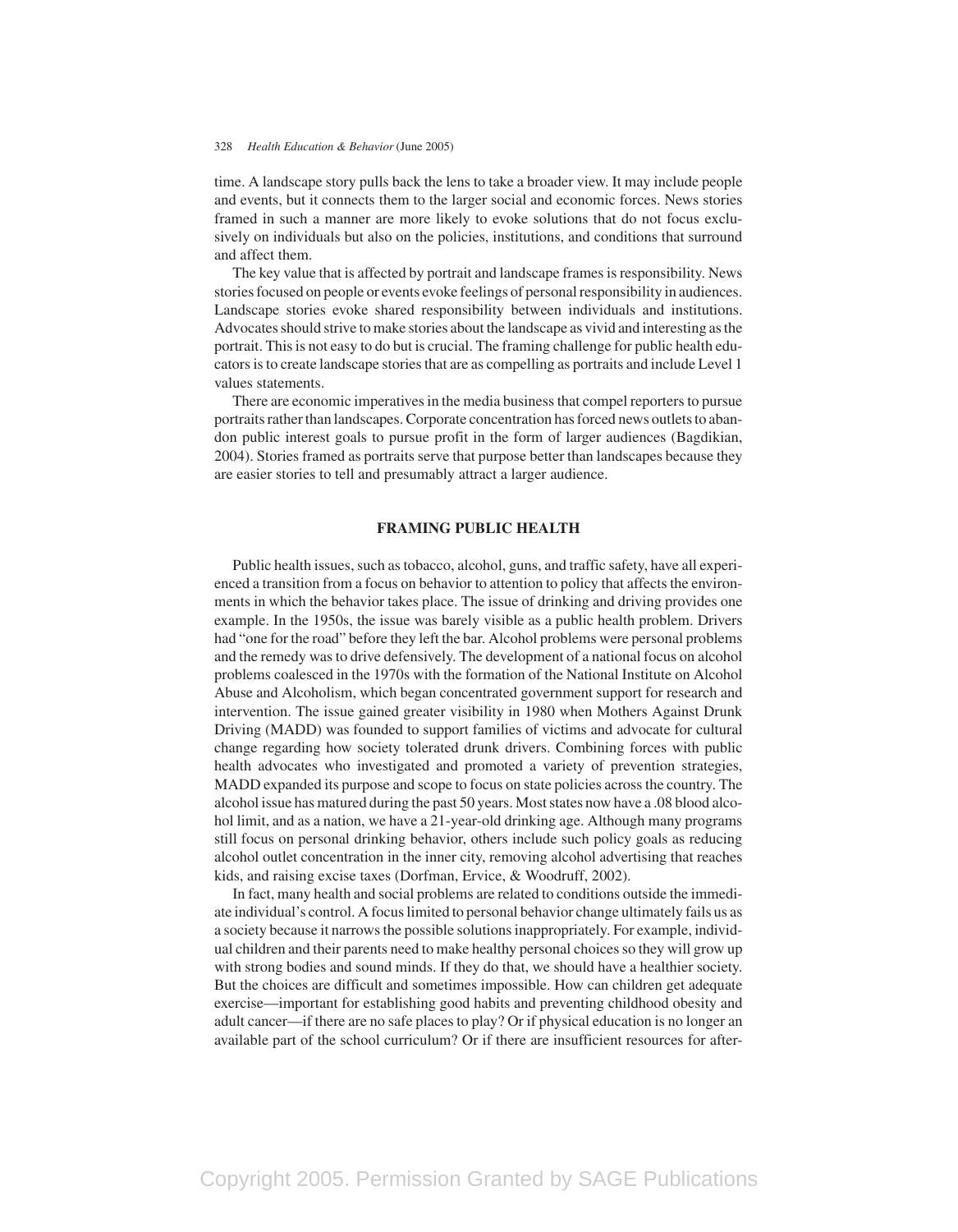school sports? Personal choices are always made in the context of a larger environment. Prevention can address both ends of the spectrum.

The language problem that ensues for public health educators derives from the challenges inherent in advocating for prevention that requires social or environmental change. Inevitably, environmental changes are more controversial than changes in personal behavior because they generally require a shift in resources or responsibility. The changes tap into Level 1 values, such as fairness and responsibility, and how those values are interpreted. For example, is fairness about being able to choose any vehicle one wants, no matter how unsafe or gas guzzling? Or is fairness about the government providing standards for products that protect health and safety? How should responsibility for auto safety be shared? These arguments will be contested in highly visible public settings, such as legislative hearings. (Personal behavior changes may also be contested but usually by individuals in private settings.) Typically, the debates surrounding the social changes, be they policies to restrict tobacco use, limit access to alcohol, change the way motor vehicles are manufactured, or ban certain firearms, will be carried out in the news.

## **Public Health Issues in the News**

Research across various public issues has upheld Iyengar's (1991) findings that typical news stories are episodic, focused on individuals or events. Studies of childhood lead poisoning (Bellows, 1998), childhood nutrition policy (Woodruff, Dorfman, Berends, & Agron, 2003), immunizations and other children's health issues (Lawrence, 2002), injury and violence (Chavez & Dorfman, 1996; Dorfman & Schiraldi, 2001; Dorfman, Woodruff, Chavez, & Wallack, 1997; Jernigan & Dorfman, 1996; McManus & Dorfman, 2005), including the policy discussions surrounding guns (Woodruff & Villamin, 1997) and alcohol (Dorfman & Wallack, 1998), have found an emphasis on episodic stories, paralleling what Iyengar found on a variety of other issues in the news. Public health perspectives, in particular, are rare in news coverage. In one of the largest studies of local television news—more than 200 hours of local news broadcast across California in English and Spanish—only one story among 8,021 aired during a 12-day period, or about 2 minutes of news, was devoted to violence as a public health issue (Dorfman et al., 1997).

Studies of children's issues in the news have found an abundance of news that mentions children's health but, similar to the violence coverage, a dearth of in-depth reporting on the consequences of ill health or poor conditions for children, their families, or society at large. One study of childhood nutrition policy, for example, designed to maximize the number of policy-related stories, found that advice to parents was the single largest subject in the sample. The study found advocates describing the problem of childhood obesity using environmental, upstream concepts (e.g., "super-sizing," too much TV and sedentary activity, and fast food in schools), but when it came to describing solutions, they reverted to the individual and described personal behavior, generating individually oriented "news-you-can-use pieces," which reporters prefer but which may undermine a public health approach to childhood obesity (Woodruff et al., 2003). A follow-up study added childhood immunization, childhood injury, and children's health insurance to the mix and confirmed the earlier findings, going further to establish that although children's health policy is present in news stories, the values underlying the policies are rarely expressed (Lawrence, 2002).

Overall, the findings from the various studies suggest that public health issues are rarely portrayed in the news in ways that encourage audiences to comprehend and ponder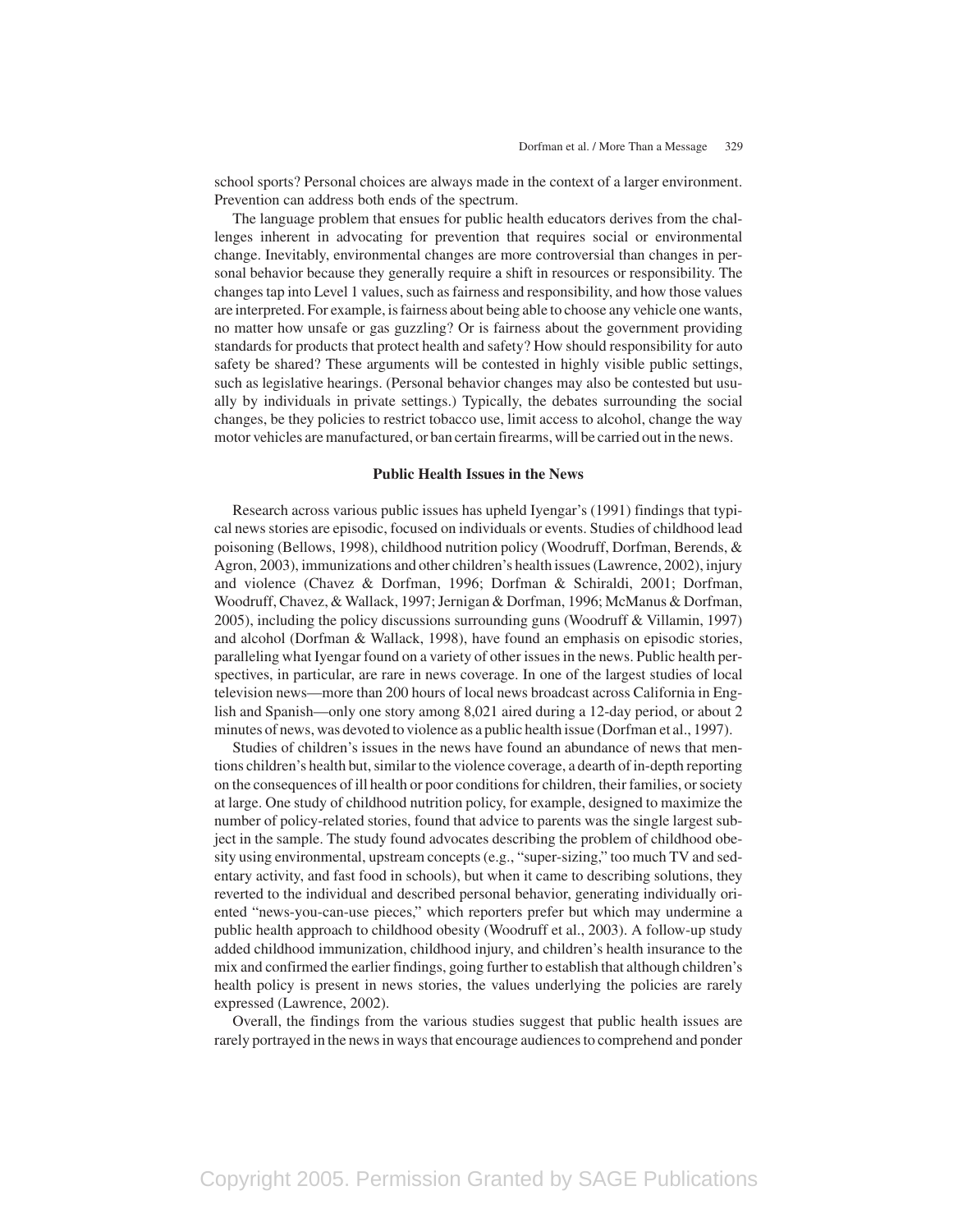the underlying causes of problems or their potential policy solutions. Health stories, similar to other news, reinforce values of individualism and personal responsibility that feed the market justice perspective. This perspective comes out clearly in the comments from industry spokespeople in news stories and constitutes one of the more difficult challenges that public health educators must address, or reframe, in their own messages.

# **Anticipating the Opposition Frames**

Because corporations' goal, and fiduciary responsibility, is to sell more of their products, their statements reflect a market justice value system. As former U.S. Surgeon General Antonia Novello (1992) noted, "one of the fundamental paradoxes of marketoriented societies is that some entrepreneurs—even acting completely within the prescribed rules of business practice—will come into conflict with public health goals" (p. 961). Corporate actors use all the resources at their command, including vast advertising and public relations budgets, to actively promote their market justice values.

The statements corporate spokespeople make in the face of public health challenges are remarkably similar. Statements from various industry spokespeople opposing public health measures generally reflect Level 1 market justice values: first, what's needed is more personal responsibility, not government regulation; second, as a precursor to taking personal initiative, education can solve the problem; and third, if the issue involves children or youth, this is really the parent's responsibility (see Table 2).

Public health advocates can use the insights from the framing literature to anticipate and counter these frames by constructing messages that incorporate their own Level 1 values into concise descriptions of the problem and what should be done to address it.

#### **The Components of a Message**

Advocates can influence interpretations in any context by triggering frames that connect to their values. They can influence interpretation of news stories by creating news that makes the context visible. Effective messages meld specific policy demands with value statements that are delivered by strategically chosen messengers to specific targets. They are framed to emphasize Level 1 values and illustrate the landscape. Advocates can structure their messages this way by clearly and simply specifying the components of a message using three questions: (1) What's wrong? (2) Why does it matter? (3) What should be done about it?

The first question forces advocates to make a clear statement of concern. It flows directly from the overall strategy, which advocates should determine before they construct their message. Too often, advocates try to tell journalists everything they know about the issue, because they feel this may be their only opportunity to convey the enormity and importance of the problem. They should resist that urge. It is impossible to be comprehensive and strategic at the same time. Instead, public health advocates should focus narrowly on just one aspect of the problem and be able to describe it succinctly. Once that portion of the problem is being addressed, they will be able to shift their policy goal and message to focus on another aspect of the problem.

The second question represents the value dimension. This is the place for advocates to shout their Level 1 value, to say what is at stake. Several studies show that advocates do not do this enough. In news coverage, the value component is often absent (Chavez & Dorfman, 1996; Dorfman & Schiraldi, 2001; Dorfman & Wallack, 1998; Dorfman et al., 1997; Jernigan & Dorfman, 1996; Lawrence, 2002; McManus & Dorfman, 2005; Wood-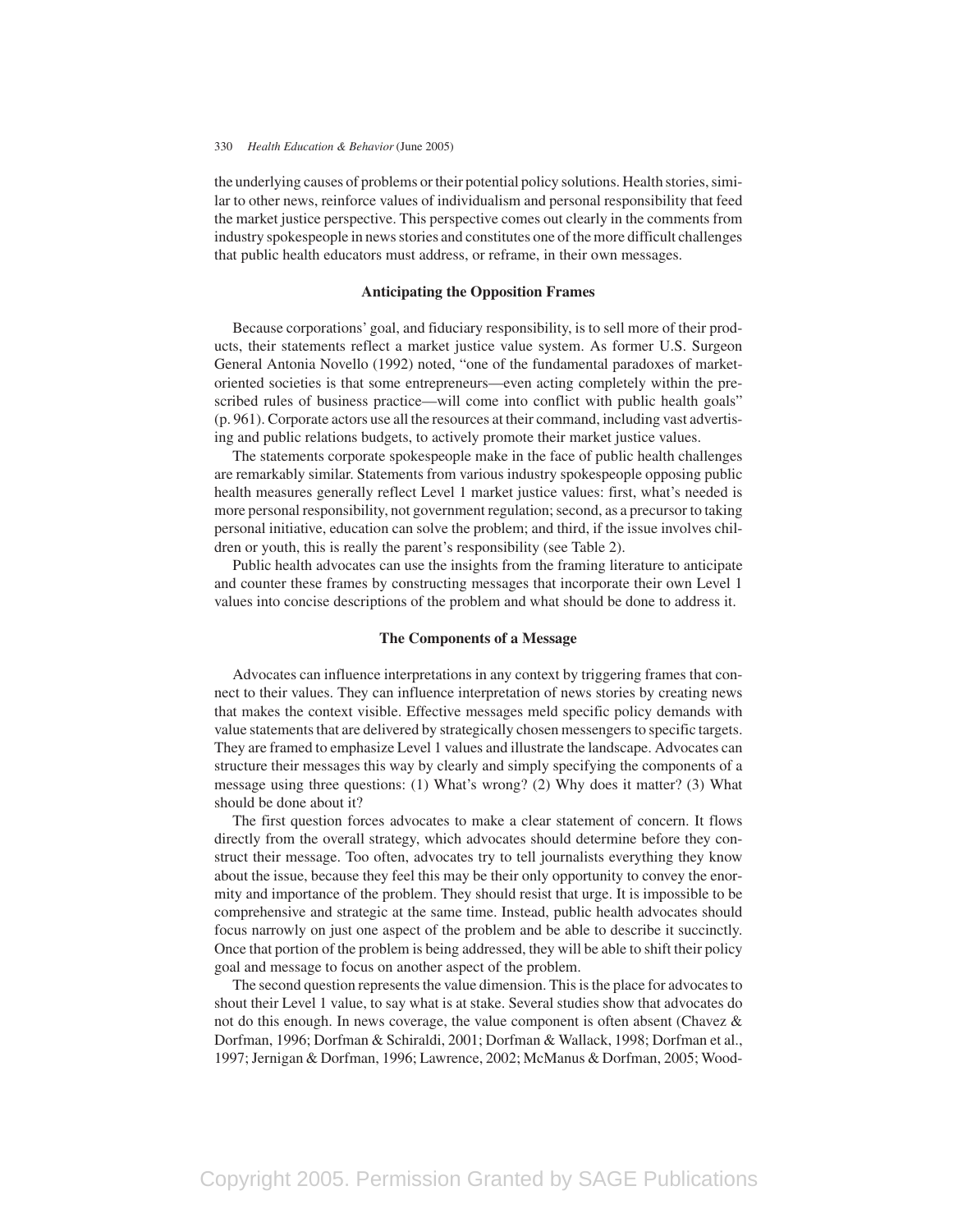| Table 2.                           | Statements From Corporate Spokespeople on Various Public Health Issues                                                                                                                                                                                                                                                                                                                                                                                                                                                                                                                                                                                                                                                                                                                                                                                                                                          |                                       |
|------------------------------------|-----------------------------------------------------------------------------------------------------------------------------------------------------------------------------------------------------------------------------------------------------------------------------------------------------------------------------------------------------------------------------------------------------------------------------------------------------------------------------------------------------------------------------------------------------------------------------------------------------------------------------------------------------------------------------------------------------------------------------------------------------------------------------------------------------------------------------------------------------------------------------------------------------------------|---------------------------------------|
| Industry                           | Statement                                                                                                                                                                                                                                                                                                                                                                                                                                                                                                                                                                                                                                                                                                                                                                                                                                                                                                       | Level 1 Value                         |
| (product safety)<br>Toy industry   | "Legal products can enter the market, and the public rejection or acceptance determines what goes from there"<br>(Douglas Thompson, personal communication, November 5, 1987). <sup>a</sup>                                                                                                                                                                                                                                                                                                                                                                                                                                                                                                                                                                                                                                                                                                                     | Market justice                        |
| <b>Alcohol</b>                     | sponsibility. Every individual chooses if and how he or she will use our products. In a free society, we can<br>"All our efforts are based on our belief that education and awareness are the best ways to build personal re-<br>only encourage wise choices, legislating them has never worked."                                                                                                                                                                                                                                                                                                                                                                                                                                                                                                                                                                                                               | Free will, personal<br>responsibility |
| Advertising                        | our society make real progress against alcohol-related problems" (DeWitt F. Helm, Jr., personal communi-<br>campaigns such as those sponsored by The Advertising Council and alcohol beverage manufacturers, can<br>"Only through education programs in schools at all levels, in the workplace and through public awareness<br>cation, December 10, 1990)."                                                                                                                                                                                                                                                                                                                                                                                                                                                                                                                                                    | Education will set<br>you free        |
| Fast food                          | ℸ<br>diets. This does come down to personal responsibility" (Steven Anderson as cited in Barboza, 2003, p. C1).<br>say we're part of the [obesity] problem. There are not good or bad foods. There are good and bad<br>$\lq$ mouldn't                                                                                                                                                                                                                                                                                                                                                                                                                                                                                                                                                                                                                                                                           | Free will, personal<br>responsibility |
| Guns                               | education are the main components for addressing problems of this nature. You cannot legislate<br>against accidents happening" (Dave Marshall as cited in Wintemute, Teret, Kraus, Wright, & Bradfield,<br>"Safety and<br>1987). <sup>e</sup>                                                                                                                                                                                                                                                                                                                                                                                                                                                                                                                                                                                                                                                                   | Education will set<br>you free        |
| Soda                               | ost public health challenges, more and better consumer education is the answer" (McBride, 2003,<br>As with mo<br>$p. 23).$ <sup>f</sup>                                                                                                                                                                                                                                                                                                                                                                                                                                                                                                                                                                                                                                                                                                                                                                         | Education will set<br>you free        |
| responsibility" (national editions | d. Steven Anderson is president of the National Restaurant Association, which represents big outlets, such as McDonald's and Burger King, as well as thousands<br>b. Anheuser-Busch ran a full-page ad claiming that it does not use television to increase consumption of its product but only "to build brand loyalty and to promote<br>a. Douglas Thompson, president of the Toy Manufacturers Association of America, in a letter to Dr. Garen Wintemute regarding his request that they not support<br>c. DeWitt F. Helm, Jr., is the president of the Association of National Advertisers and wrote this in a letter to President George Bush protesting Surgeon General<br>of The New York Times and USA Today, November 1991 [exact date and pages unavailable].<br>Novello's (1992) call for restrictions on alcohol advertising targeting youth.<br>making toy guns that look identical to real guns. |                                       |

of other restaurants.

of other restaurants.<br>e. Dave Marshall is speaking for the National Rifle Association on KTXL Channel 40 in Sacramento, California, in response to Dr. Garen Wintemute's study on<br>childhood injury from gunshots. e. Dave Marshall is speaking for the National Rifle Association on KTXL Channel 40 in Sacramento, California, in response to Dr. Garen Wintemute's study on childhood injury from gunshots.<br>f. Sean McBride is a spokesperson for the National Soft Drinks Association. childhood injury from gunshots.

331 f. Sean McBride is a spokesperson for the National Soft Drinks Association.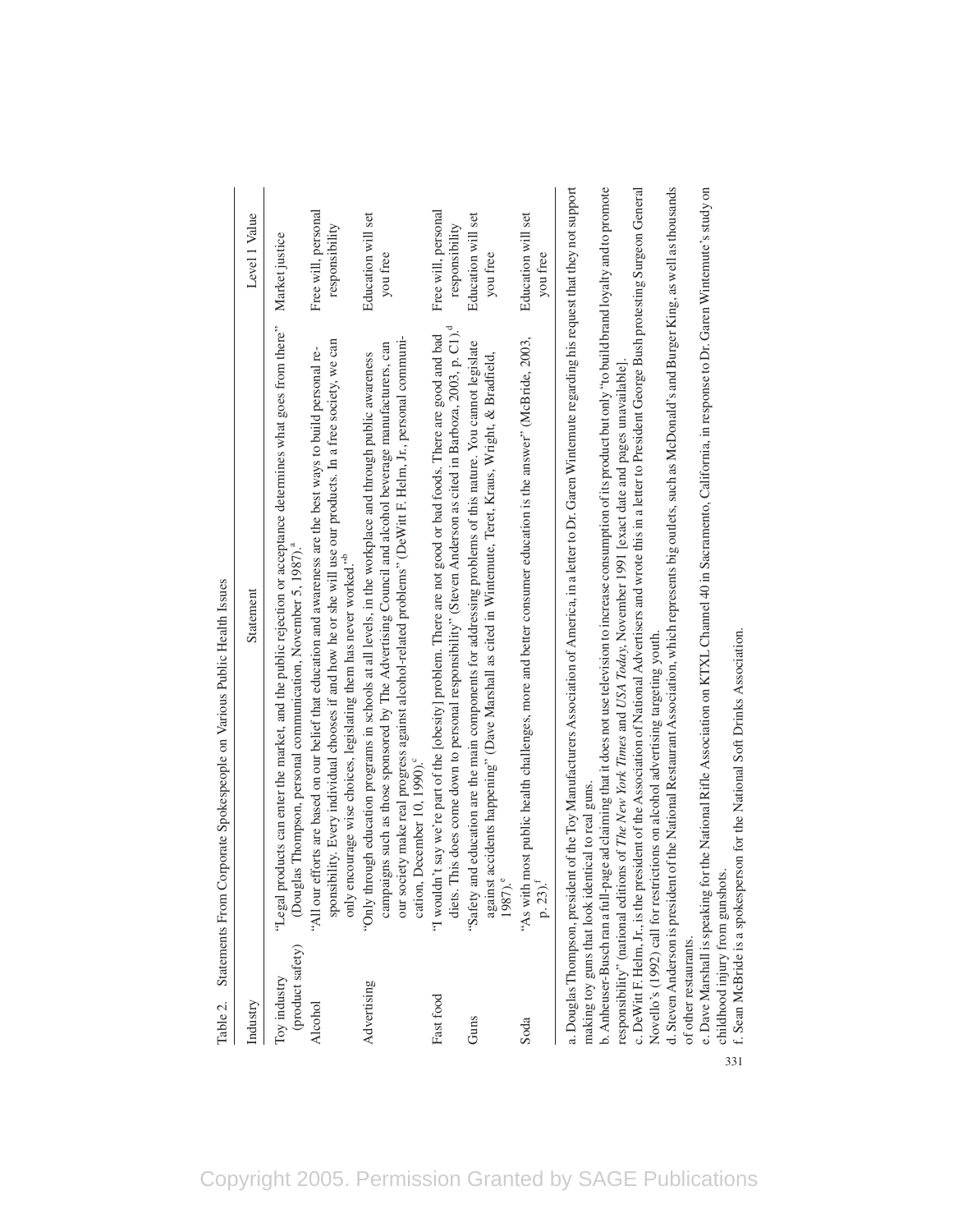ruff et al., 2003; Woodruff & Villamin, 1997). Values should be specific, clear, and describe why the target audience (often a single policy maker) should care. Advocates can use this part of the message to call on their target's sense of fairness, duty, or fiscal responsibility.

The third question articulates the policy objective. A common pitfall is that advocates expend so much energy communicating about the problem that when the inevitable question about the solution is asked, they are ill prepared to answer it. They give vague responses such as "well, it is a very complex problem with many facets, so the solution is complicated" or "the community needs to all come together." Certainly these responses are truthful, but they are not strategic; they do not advance the issue toward a specific solution. More effective by far is to answer with a specific, feasible solution, even if it is an incremental step toward the larger goal. This is not to say that there is only one solution to complex and difficult public health problems but rather that solutions generally evolve from small steps over time.

As an example, consider this core message used to publicize a study of fast food sold in California high school cafeterias, released by California Project Leaders Encouraging Activity and Nutrition (LEAN; a project of the California Department of Health Services) and the Public Health Institute in 2000. The study highlighted the surprisingly high percentage of high schools with branded fast food outlets on campus and called for institutional solutions at both the local school district and state government levels. The core message, in terms of the three questions above, was as follows:

- 1. What's wrong? Fast food is widespread on high school campuses.
- 2. Why does it matter? Fast food on campus contributes to youth obesity and endangers the health of the next generation.
- 3. What should be done? Two solutions are key: (a) Schools must promote appealing, affordable healthy food options for students, and (b) the government must provide adequate funds for food service (so that local school districts do not have to supplement their budgets by contracting with fast food vendors).

Project LEAN's message reflects a strategic approach to communicating about obesity prevention. The problem statement does not attempt to describe every facet of life that may contribute to youth obesity; it focuses on the specific problem of fast food sold on high school campuses. The values statement, although it could be more explicit, calls for responsible action to protect the health of the next generation. The solution statement articulates two concrete policy actions that, although not intended to solve the entire problem of obesity, will certainly make a difference in the environment within which schools and students are making their nutrition-related decisions.

The benefit of developing and adhering to such a focused and strategic message statement was apparent in the news coverage that followed the release of the 2000 California High School Fast Food Survey. The event resulted in substantive news articles and opinion pieces in many California newspapers, many of which reflected the frame of shared institutional responsibility for addressing the problem of youth obesity. By contrast, many of the other news pieces on nutrition issues appearing during the same period were more likely to be superficial food features that resorted to traditional, individual-oriented advice about diet and exercise habits (Woodruff et al., 2003).

A news story that features an important public health issue can do more harm than good if it reinforces a blaming-the-victim frame for the cause and treatment of the prob-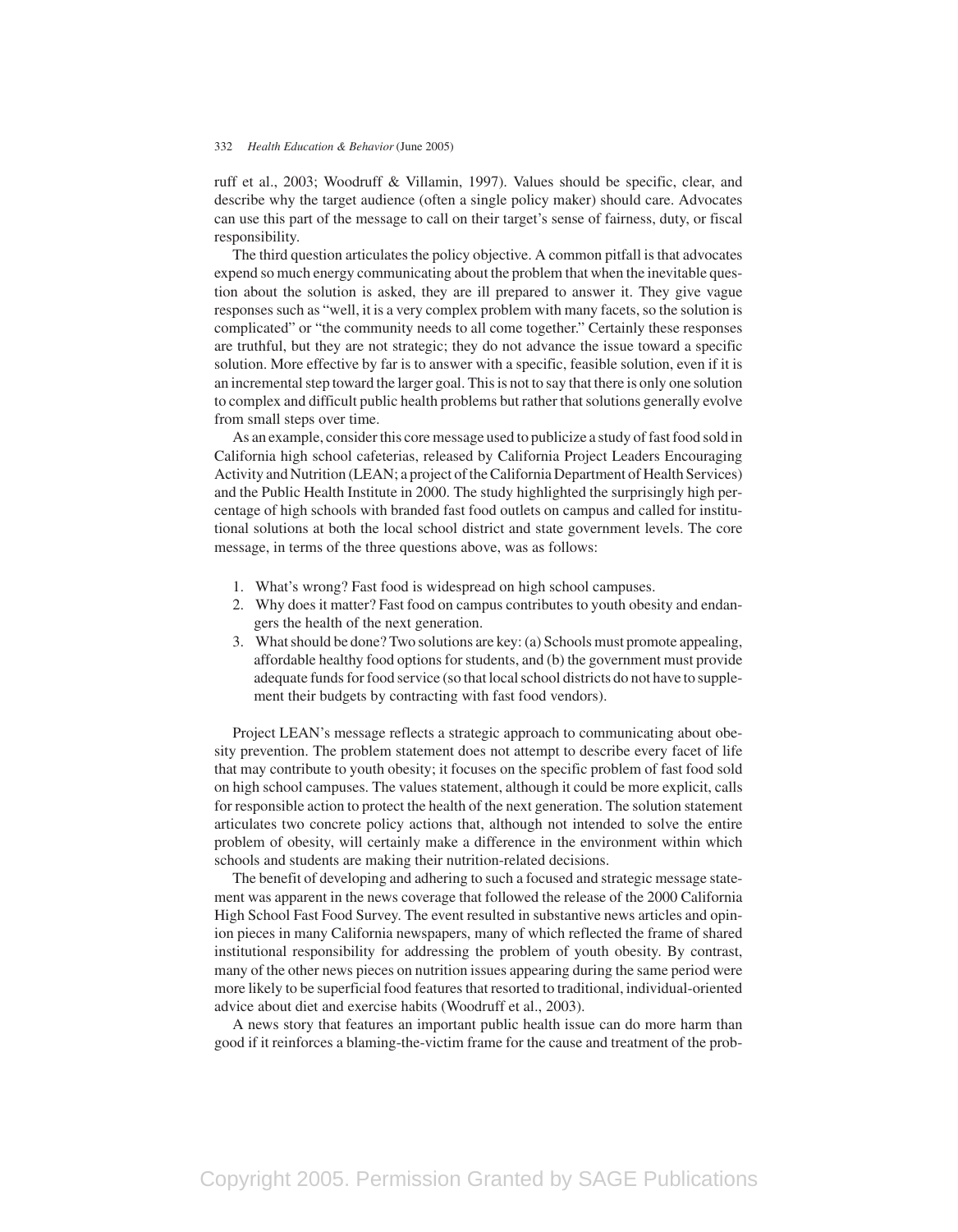lem and excludes the role for government and other institutions in solving the problem. This means that public health advocates must (a) be aware of the limited reach of most news frames and (b) work harder to help reporters focus more broadly, including on the social conditions and historical context beyond the individual or event, if they want key audiences to understand that responsibility for solutions to health problems must be shared across individuals and institutions, including the government. Left to their own devices, reporters will opt for the simple but interesting story about individual triumph or tribulation. But as Iyengar (1991) reminds us, "by simplifying complex issues to the level of anecdotal evidence, television news leads viewers to issue-specific attributions of responsibility, and these attributions tend to shield society and government from responsibility" (pp. 136-137).

## **LESSONS FOR PUBLIC HEALTH EDUCATORS**

Framing involves more than a message; knowing what change will advance public health interests comes first, followed by a clear analysis of what it will take to make the change happen. Once those fundamentals have been established, the next step will be developing a message strategy to make the case for the change because, if the change is significant, it will be contested. How the message is framed can either establish or bolster support for the change or reinforce the opposition. Public health educators can draw on three key lessons gleaned from the literature on framing and the news to increase their chances of making a winning case for social change:

- 1. understand and be able to articulate the core values and beliefs motivating the desired change;
- 2. articulate the components of messages so they integrate those values with a concise description of a key aspect of the problem and its corresponding, immediate solution; and
- 3. develop media skills to be able to deliver the message and compete effectively with adversaries, including the ability to make the landscape, or context, of the problem and solution visible to reporters.

The concepts underlying these lessons are being put to the test in defense of public health policies across issues and communities. Tobacco control advocates have perhaps the most collective experience and willingness to confront a market justice perspective. By now, their arguments are familiar and comfortable as they have spent decades challenging the idea that tobacco is simply a matter of personal choice. Although the tobacco industry remains a formidable opponent to public health interests and the fight is not over for the leading cause of preventable death, in that realm more than any other, advocates confidently reframe market justice values. Public health advocates working to reduce the harm from alcohol, guns, motor vehicles, lead, fast food, and a myriad of other issues will accelerate their progress as they strengthen their social change strategies and how they make the case for them.

By adopting these lessons, health educators will not create perfect messages that will stop the opposition in its tracks. Instead, better equipped to target their solutions and frame their messages, public health advocates will have renewed vigor for answering the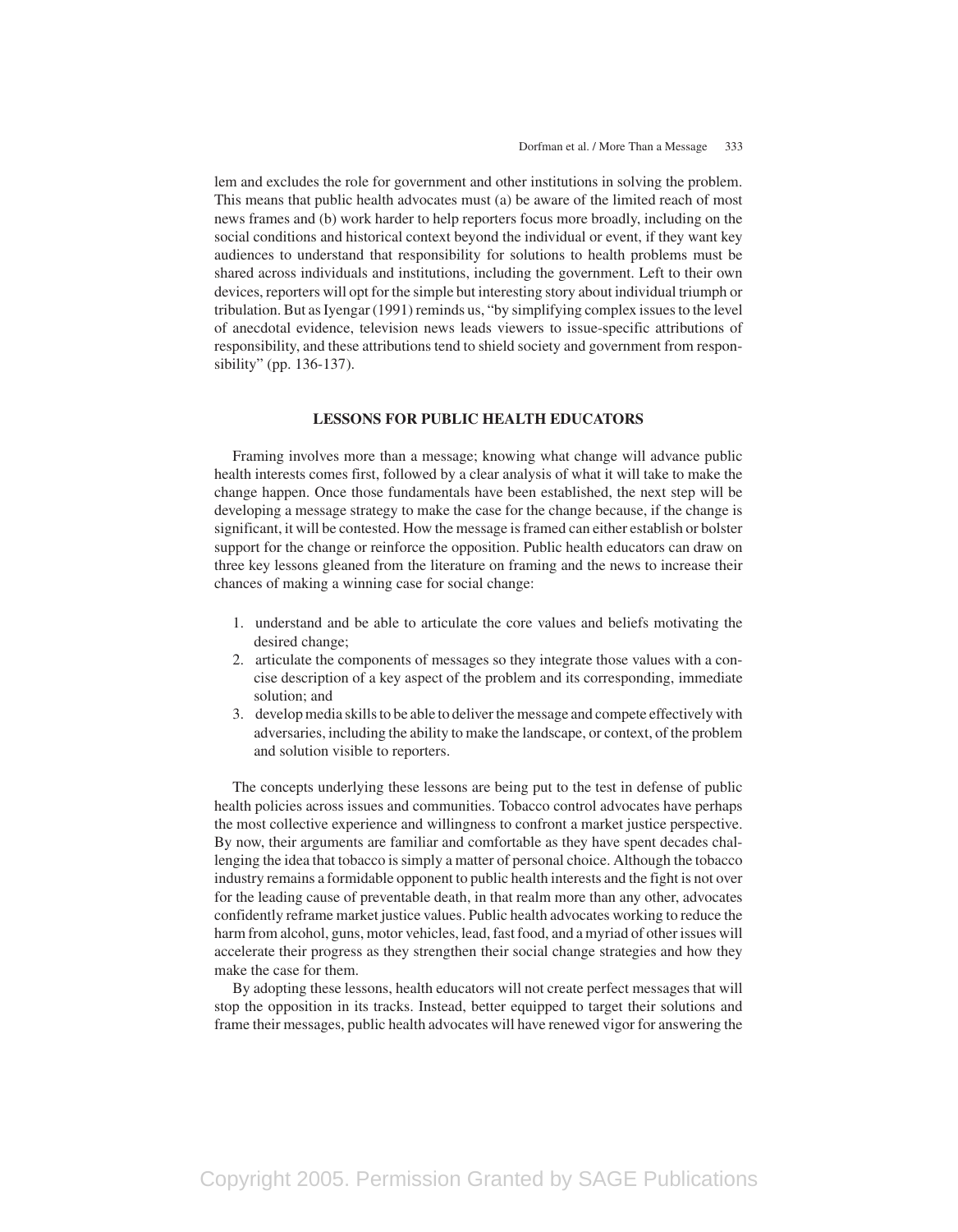frequent and forceful challenges they will receive any time they want to confront market justice norms and advance social justice values.

# **CONCLUSION**

Many public health advocates share a fundamental worldview that reflects their values. They might not always agree on every issue or strategy, but they agree that the population's health is dependent not only on the choices individuals make but also the environments in which they make those choices. They recognize the interconnection between individual actions and the settings and circumstances surrounding those actions. They acknowledge that policy is an important tool for creating healthy environments.

Those who oppose public health policies see the world differently. The primary reason for society's progress, they believe, is personal initiative. Consequently, anything that inhibits that initiative is bad, and anything that fosters it is good. Public health advocates certainly do not eschew personal initiative, but they understand that it is constrained, or bolstered, by the world around it.

The discussion of values we have presented here may seem foreign to some in the field, particularly because another widely shared value in public health is objective science. Public health educators rightly search for evidence-based strategies that can guide their practice. But the reality is that epidemiology is limited; it is simply not as robust as we would like it to be in all situations. This means that sometimes health educators are making choices based on values, not science. Being clear about what those values are becomes crucial. When public health educators can articulate their values and balance market justice with social justice values, they will be able to transmit coherent, consistent, and compelling messages inside and outside the field.

Beauchamp's (1976) insights about public health as social justice have motivated a generation of health educators who have found themselves struggling against increasingly dominant market justice values. How the debate is framed, especially how it is framed in news stories, has had a profound effect on how Americans understand and relate to public problems. These analyses now can be used to reinforce and make tangible Beauchamp's notions of public health as social justice in the context of framing specific public health battles.

#### **References**

Bagdikian, B. H. (2004). *The new media monopoly*. Boston: Beacon.

- Barboza, D. (2003, July 10). A warning in expanding waistlines, food markets trim fast as lawsuits and new regulations loom. *The New York Times*, p. C1.
- Beauchamp, D. E. (1976). Public health as social justice. *Inquiry*, *13*, 3-14.
- Bellah, R., Madsen, R., Sullivan, W. M., Swidler, A., & Tiptom, S. M. (1985). *Habits of the heart: Individualism and commitment in American life*. Berkeley: University of California Press.
- Bellows, J. (1998). Newspaper frames of childhood lead poisoning. *Issue, 5*.
- Chapman, S. (2001). Advocacy in public health: Roles and challenges. *International Journal of Epidemiology*, *30*, 1226-1232.
- Chapman, S., & Lupton, D. (1994). *The fight for pubic health: Principles and practices of media advocacy*. London: British Medical Journal Publishing.
- Chavez, V., & Dorfman, L. (1996). Youth and violence on local Spanish language television news. *International Quarterly of Community Health Education*, *7*, 121-138.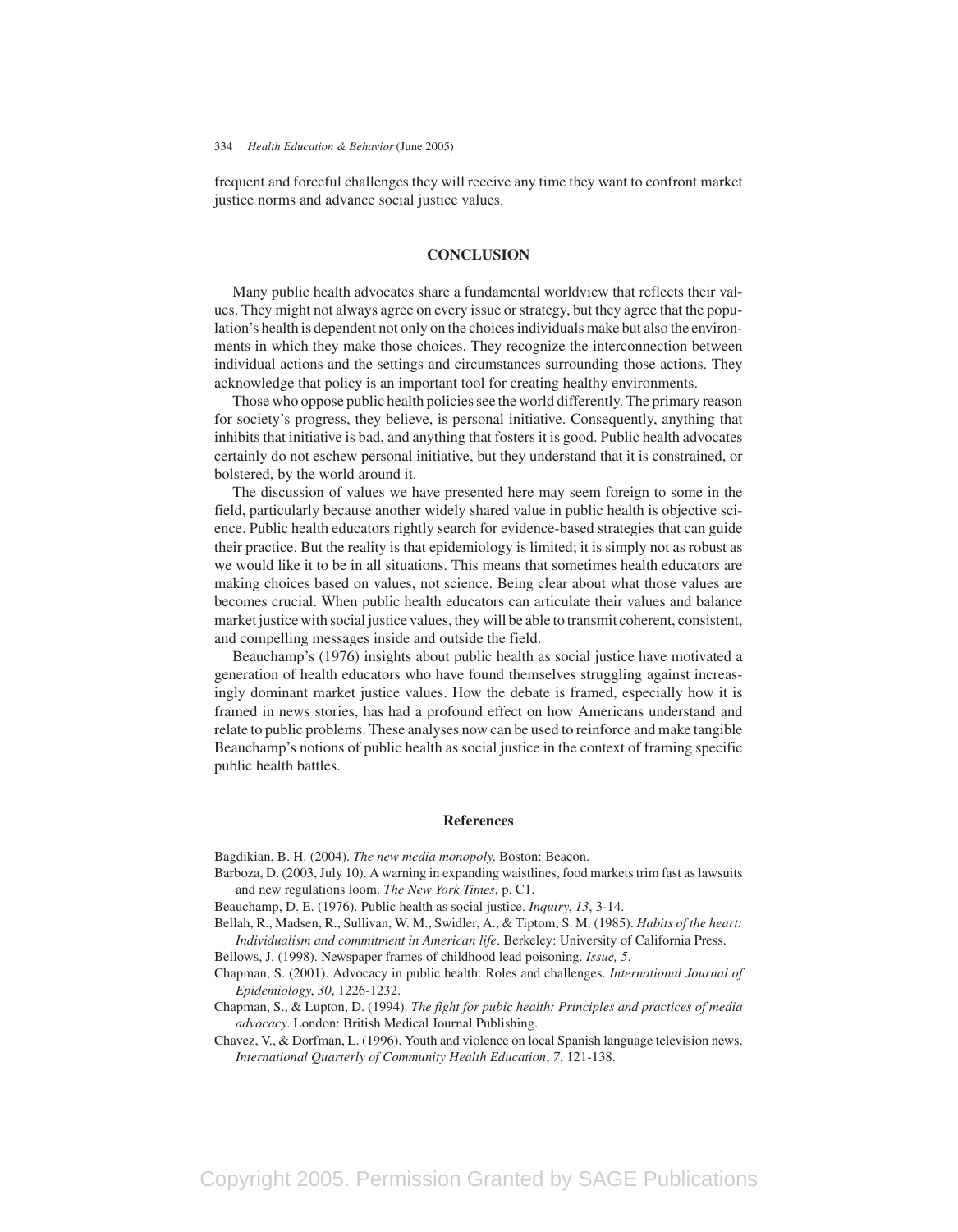- Dorfman, L. (2003). Using media advocacy to influence policy. In R. J. Bensley & J. Brookins-Fisher (Eds.),*Community health education methods: A practitioner's guide* (2nd ed.). Sudbury, MA: Jones & Bartlett.
- Dorfman, L., Ervice, J., & Woodruff, K. (2002, November). *Voices for change: A taxonomy of public communications campaigns and their evaluation challenges*. Paper prepared for the Communications Consortium Media Center, Media Evaluation Project, Washington, DC.
- Dorfman, L., & Schiraldi, V. (2001). Off balance: Media coverage of youth crime. *Guild Practitioner*, *58*, 75-78.
- Dorfman, L., & Wallack, L. (1998). Alcohol in the news: The role for researchers. *Contemporary Drug Problems*, *25*, 65-84.
- Dorfman, L., Woodruff, K., Chavez, V., & Wallack, L. (1997). Youth and violence on local television news in California. *American Journal of Public Health*, *87*, 1311-1316.
- Entman, R. (1993). Framing: Toward clarification of a fractured paradigm. *Journal of Communication*, *43*, 51-58.
- Gamson, W. A. (1992). *Talking politics*. Cambridge, UK: Cambridge University Press.
- Gilliam, F. D., Jr. (2003, December 19). Right for the wrong reasons. *FrameWorks Institute Ezine*, *26*. Retrieved June 16, 2004, from http://www.frameworksinstitute.org/products/ issue26framing.shtml
- Gitlin, T. (1980). *The whole world is watching*. Berkeley: University of California Press.
- Harrington, M. (1999).*Care and equality: Inventing a new family politics*. New York: Routledge.
- Iyengar, S. (1991). *Is anyone responsible? How television frames political issues*. Chicago: Chicago University Press.
- Jernigan, D., & Dorfman, L. (1996). Visualizing America's drug problems: An ethnographic content analysis of illegal drug stories on the nightly news.*Contemporary Drug Problems*, *23*, 169- 196.
- Lakoff, G. (1996). *Moral politics: What conservatives know that liberals don't*. Chicago: University of Chicago Press.
- Lakoff, G., & Morgan, P. (2001). Framing social issues: Does "the working poor" work? (Report to the Ford Foundation; Rockridge Strategic Analysis Paper 2001-01). In*Public obligations: Giving kids a chance* (Report from a conference on the state role in early education, Innovations in American Government, Kennedy School of Government, Harvard University, pp. 16-38). Cambridge, MA: Harvard University Press.
- Lawrence, R. (2002). American values and the news about children's health. *Issue, 12*.
- Lippmann, W. (1922). *Public opinion*. New York: Macmillan.
- McBride, S. (2003, November 15). Are soft drinks responsible for the obesity epidemic? *Beverage World*, p. 23.
- McManus, J., & Dorfman, L. (2005). Functional truth or sexist distortion? Assessing a feminist critique of intimate violence reporting. *Journalism, 6*, 43-65.
- National Public Radio. (2004, July 18). *All things considered by Julie Rovner*.
- Novello, A. C. (1992). Underage drinking: A report from the surgeon general. *Journal of the American Medical Association*, *268*, 961.
- Pew Center Poll. (2002). *What the world thinks in 2002, how global publics view: Their lives, their countries, the world, America*. Retrieved October 26, 2004, from http://people-press.org/ reports/display.php3?ReportID=165
- Pynchon, T. (2000). *Gravity's rainbow*. New York: Penguin.
- Reich, R. (Ed.). (1990). *The power of public ideas*. Cambridge, MA: Harvard University Press.
- Smith, A. (2000). *The wealth of nations*. New York: Modern Library.
- Themba, M. (1999). *Making policy making change: How communities are taking the law into their own hands*. Berkeley: Chardon.
- Tronto, J. (1994). *Moral boundaries: A political argument for an ethic of care*. New York: Routledge.
- Wallack, L., Dorfman, L., Jernigan, D., & Themba, M. (1993). *Media advocacy and public health: Power for prevention*. Newbury Park, CA: Sage.